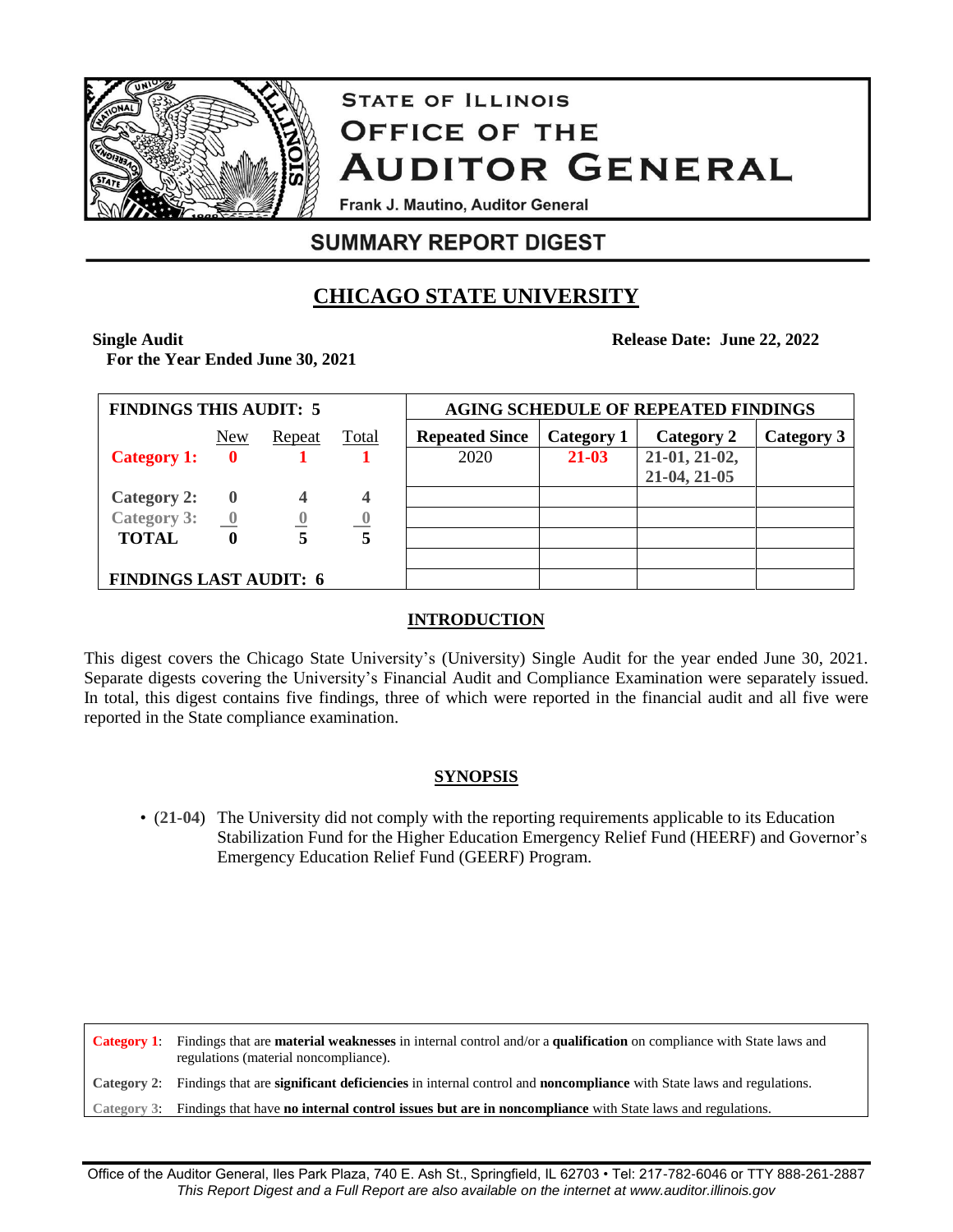#### **FINDINGS, CONCLUSIONS, AND RECOMMENDATIONS**

| LACK OF ADHERENCE TO CONTROLS AND |  |                 |           |  |  |  |  |  |
|-----------------------------------|--|-----------------|-----------|--|--|--|--|--|
| NONCOMPLIANCE WITH REQUIREMENTS   |  |                 |           |  |  |  |  |  |
| APPLICABLE TO                     |  | THE <b>TELE</b> | EDUCATION |  |  |  |  |  |
| <b>STABILIZATION FUND</b>         |  |                 |           |  |  |  |  |  |

The University did not comply with the reporting requirements applicable to its Education Stabilization Fund for Higher Education Emergency Relief Fund (HEERF) Program and Governor's Emergency Education Relief Fund (GEERF) Program.

During review of the University's compliance with the HEERF Program, we noted:

#### **The University did not timely post a quarterly public report on the University's website**

**University agreed with the auditors**

 One of four (25%) quarterly public reports for the Student Aid Portion was not timely posted on the University's website. Specifically, the report was posted 45 days late.

During our review of the University's compliance with the GEERF program, we noted the following:

#### **The University did not timely submit quarterly reports to IBHE** Three of four (75%) quarterly reimbursement request reports were not submitted to the Illinois Board of Higher Education (IBHE) within the required timeframe. Specifically, we noted the reports were submitted 11 to 213 days late.

• One of four (25%) quarterly deliverable reports was submitted to IBHE 91 days late. (Finding 4, pages 21- 23).

We recommended the University implement controls to ensure timely posting of HEERF grant reporting requirements on the University website and timely submission of GEERF reports to IBHE.

The University agreed with the recommendation and stated the University is implementing controls to ensure timely posting of the HEERF reports on the University website and timely submission of GEERF reports to IBHE.

#### **OTHER FINDINGS**

The remaining findings pertain to weaknesses over computer security, change control weaknesses, inadequate internal controls over census data, and inadequate controls over preparation of the Schedule of Expenditures of Federal Awards. We will review the University's progress towards the